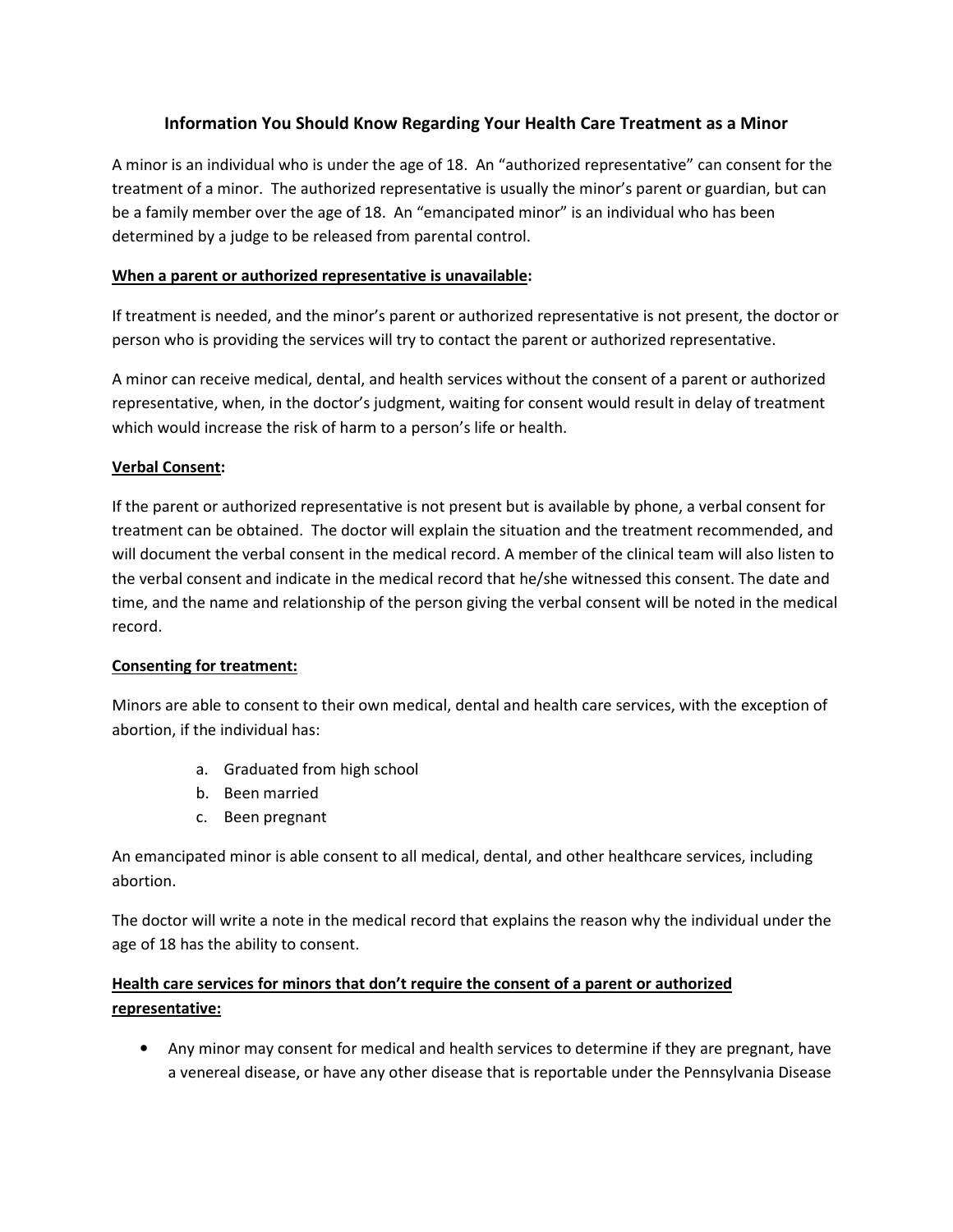Prevention and Control Law, including HIV and sexually transmitted diseases. A minor can consent to treatment for these conditions.

- Any minor who needs help due to the use of a controlled or harmful substance may consent for medical care or counseling related to diagnosis or treatment.
- Mental Health Services:
	- $\circ$  Any minor, who is fourteen (14) years of age or over, who believes that he or she needs mental health/psychiatric treatment in a facility that can provide these services, can request and receive an examination and treatment without the consent of a parent or authorized representative. If the minor is between the ages of 14 and 17, and is admitted to a facility for care, the parent or authorized representative must be told of this treatment.
	- $\circ$  Any minor who is fourteen (14) years of age or over may consent to outpatient (without admission to a facility or hospital) mental health/psychiatric examination and treatments without notifying the parent or authorized representative.

# **Confidentiality:**

Usually the right to consent entitles a person to confidentiality. Under the circumstances that a minor has the right to consent, a doctor generally may not disclose the minor's health care information to anyone, including the minor's parents or authorized representative, unless the minor allows it.

However, the law permits and actually requires the disclosure of a minor's health care information, without getting the permission of the minor, under the following circumstances:

- 1. The parent or authorized representative is notified when a minor between the ages of 14 and 17 admits him/or herself to a facility for mental health treatment.
- 2. If the minor's parent or authorized representative consents to the admission to a facility for mental health treatment, the parent or authorized representative can authorize the release of past medical records to the minor's current mental health provider and in some cases, to the minor's primary care provider, sharing the information to try to provide the most comprehensive care.
- 3. If a minor is treated for injuries that are the result of a crime, including a sex crime, the doctor or staff member must report those injuries to the police.
- 4. Any person who provides health care to a minor must report if they suspect that a minor is being abused in any way.

## **Our Chaperone Policy:**

- 1. Chaperones are recommended when the examination requires inspection or palpation of anorectal or genital areas and/or the female breast.
- 2. Patients are also able to request a chaperone during any physical examination. This should be communicated to the patient via notices in the room or during a conversation initiated by the Medical Assistant or provider.